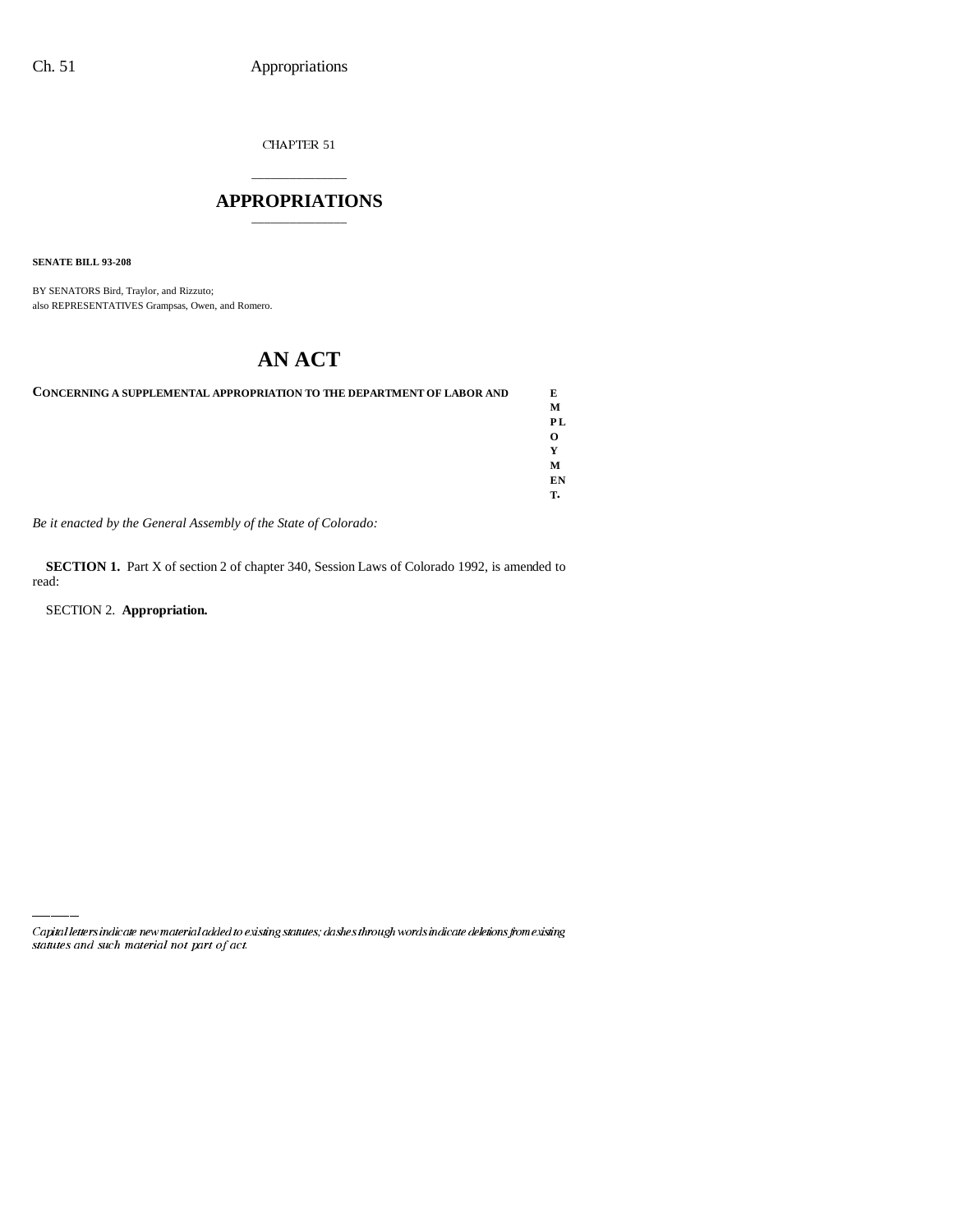|                                 |              | <b>APPROPRIATION FROM</b> |              |                |
|---------------------------------|--------------|---------------------------|--------------|----------------|
| <b>ITEM <math>\&amp;</math></b> |              | <b>GENER</b>              | <b>CASH</b>  | <b>FEDERAL</b> |
|                                 | SUBTOT TOTAL | АI                        | <b>FUNDS</b> | <b>FUNDS</b>   |
| AT.                             |              | <b>FUND</b>               |              |                |
|                                 | \$           |                           | S            | a              |

#### **PART X DEPARTMENT OF LABOR AND EMPLOYMENT**

### **(1) EXECUTIVE DIRECTOR'S OFFICE**

| <b>Personal Services</b>     | 6,807,875          |                       |        |                          |                      |
|------------------------------|--------------------|-----------------------|--------|--------------------------|----------------------|
|                              | (157.7             |                       |        |                          |                      |
|                              | FTE)               |                       |        |                          |                      |
| Group Health and Life        | 442,090            |                       |        |                          |                      |
| Short-term Disability        | 24.490             |                       |        |                          |                      |
| Salary Survey and            |                    |                       |        |                          |                      |
| <b>Shift Differential</b>    | 183,514            |                       |        |                          |                      |
| Workers' Compensation        | <del>375,570</del> |                       |        |                          |                      |
|                              | 579,015            |                       |        |                          |                      |
| <b>Operating Expenses</b>    | 1,227,057          |                       |        |                          |                      |
| <b>Travel Expenses</b>       | 38,211             |                       |        |                          |                      |
| <b>Legal Services</b>        | 286,247            |                       |        |                          |                      |
| Purchase of Services from    |                    |                       |        |                          |                      |
| Computer Center <sup>2</sup> | 2,752,534          |                       |        |                          |                      |
| Payment to Risk Management   |                    |                       |        |                          |                      |
| and Property Funds           | <del>34,755</del>  |                       |        |                          |                      |
|                              | 46,851             |                       |        |                          |                      |
| Vehicle Lease Payments       | 123,984            |                       |        |                          |                      |
|                              | 125,220            |                       |        |                          |                      |
| <b>Leased Space</b>          | 2,528,420          |                       |        |                          |                      |
| <b>Grand Junction Office</b> |                    |                       |        |                          |                      |
| <b>Building Leased Space</b> | 38,351             |                       |        |                          |                      |
| Utilities                    | 160,263            |                       |        |                          |                      |
|                              |                    | <del>15.023.361</del> | 40.860 | <del>6.562.912</del> ª   | <del>8.419.589</del> |
|                              |                    | 15,240,138            | 41,449 | $6,658,895$ <sup>a</sup> | 8,539,794            |

<sup>a</sup> Of this amount, \$<del>157,842</del> \$158,624 shall be from the Highway Users Tax Fund, \$139,834 (T) shall be from statewide indirect cost recoveries, \$3,892,353(T) \$3,983,527(T) shall be from departmental indirect cost recoveries, and  $\frac{2,372,883}{2,376,910}$  shall be from other cash funded agencies within the Department.

#### **(2) DIVISION OF EMPLOYMENT AND TRAINING**

| (A) Unemployment Insurance Programs |           |                        |                           |
|-------------------------------------|-----------|------------------------|---------------------------|
| Administration                      | 1.461.069 |                        | 1,461,069<br>$(23.0$ FTE) |
| Administration                      |           |                        |                           |
| <b>Travel Expenses</b>              | 20,627    |                        | 20,627                    |
| <b>Tax Collection</b>               | 4.907.629 | $73,233$ <sup>a</sup>  | 4,834,396                 |
|                                     |           | $(3.1$ FTE $)$         | (109.7)                   |
|                                     |           |                        | FTE)                      |
| <b>Tax Collection</b>               |           |                        |                           |
| <b>Travel Expenses</b>              | 65.185    | $1.767$ <sup>a</sup>   | 63.418                    |
| <b>Benefits Accounting</b>          | 8.183.344 | 599.644 <sup>a</sup>   | 7.583.700                 |
|                                     |           | $(14.6$ FTE)           | (170.0)                   |
|                                     |           |                        | FTE)                      |
| <b>Benefits Accounting</b>          |           |                        |                           |
| <b>Travel Expenses</b>              | 4.500     | 356 <sup>a</sup>       | 4.144                     |
| Appeals                             | 2.537.411 | $326,562$ <sup>a</sup> | 2.210.849                 |
|                                     | 2.395.594 | $184.745$ <sup>a</sup> |                           |
|                                     |           | $(3.9$ FTE)            | (45.4 FTE)                |
| Annealc                             |           |                        |                           |

Appeals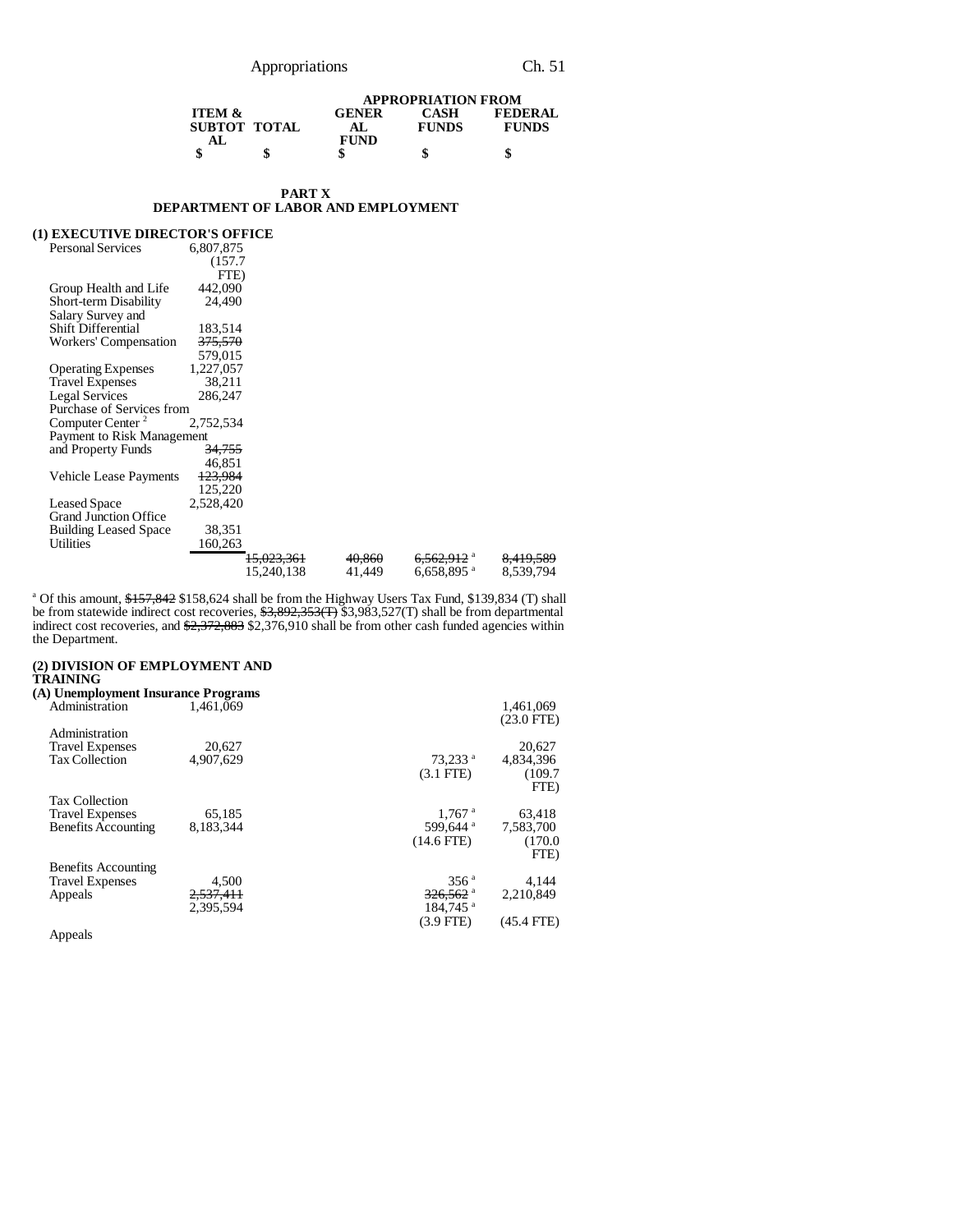|                                                  |                                              |    |                                   | <b>APPROPRIATION FROM</b>                        |                                  |
|--------------------------------------------------|----------------------------------------------|----|-----------------------------------|--------------------------------------------------|----------------------------------|
|                                                  | <b>ITEM &amp;</b><br>SUBTOT TOTAL<br>AL      |    | <b>GENER</b><br>AL<br><b>FUND</b> | <b>CASH</b><br><b>FUNDS</b>                      | <b>FEDERAL</b><br><b>FUNDS</b>   |
|                                                  | \$                                           | \$ | \$                                | \$                                               | \$                               |
| <b>Travel Expenses</b><br><b>Ouality Control</b> | 5,500<br>627,075                             |    |                                   | 438 <sup>a</sup><br>41,866 $a$<br>$(0.8$ FTE $)$ | 5,062<br>585,209<br>$(11.2$ FTE) |
| <b>Quality Control</b><br><b>Travel Expenses</b> | 15,500<br>17,827,84<br>$\theta$<br>17,686,02 |    |                                   | $1,035$ <sup>a</sup>                             | 14,465                           |
|                                                  |                                              |    |                                   |                                                  |                                  |

<sup>a</sup> Of these amounts, \$125,000 shall be from the sale of transcripts, reports or other documents, and \$919,901 \$778,084 shall be from the Employment Support Fund.

| (B) Employment and Training Programs $62$ |                     |                          |                |
|-------------------------------------------|---------------------|--------------------------|----------------|
| Program Costs <sup>62a</sup>              | 12,592,29<br>'n     | 1,114,383 <sup>a</sup>   | 11,477,913     |
|                                           | 12,734,11           | $1,256,200$ <sup>a</sup> |                |
|                                           |                     | $(24.2$ FTE)             | (225.5<br>FTE) |
| <b>Travel Expenses</b>                    | 90,957<br>12,683,25 | $8.805$ <sup>a</sup>     | 82,152         |
|                                           | 12,825,07<br>O      |                          |                |

<sup>a</sup> Of these amounts, \$120,000 shall be from third-party contracts, and \$1,003,188 \$1,145,005 shall be from the Employment Support Fund.

## **(C) Worksearch Project**

| _ , _ _ _ _ _ _ _ _ _ _ _ _ _ _ | 1.214.336          | 548.746 <sup>a</sup> | 665.590      |
|---------------------------------|--------------------|----------------------|--------------|
| Program Costs                   |                    | $(8.4$ FTE)          | $(18.6$ FTE) |
| <b>Travel Expenses</b>          | 2.729<br>1.217.065 | 849 <sup>a</sup>     | 1.880        |

<sup>a</sup> These amounts shall be from the Unemployment Insurance Revenue Fund.

#### **(D) Labor Market Information**

| Program Costs          | 1.470.518 | $11.676$ <sup>a</sup> | 1.458.842            |
|------------------------|-----------|-----------------------|----------------------|
|                        |           | $(1.2$ FTE)           | $(27.3 \text{ FTE})$ |
| <b>Travel Expenses</b> | 8.000     | 324 <sup>a</sup>      | 7.676                |
|                        | 1,478,518 |                       |                      |

<sup>a</sup> These amounts shall be from the sale of publications.

33,206,676

### **(3) DIVISION OF LABOR**

## **(A) Administration, Statistics, and Labor Standards**

| <b>Personal Services</b>  | 483.410 |
|---------------------------|---------|
|                           | (13.0)  |
|                           | FTE)    |
| <b>Operating Expenses</b> | 55,136  |
|                           | 63,783  |
| <b>Travel Expenses</b>    | 3.090   |
| Administrative Law        |         |
| Judge Services for        |         |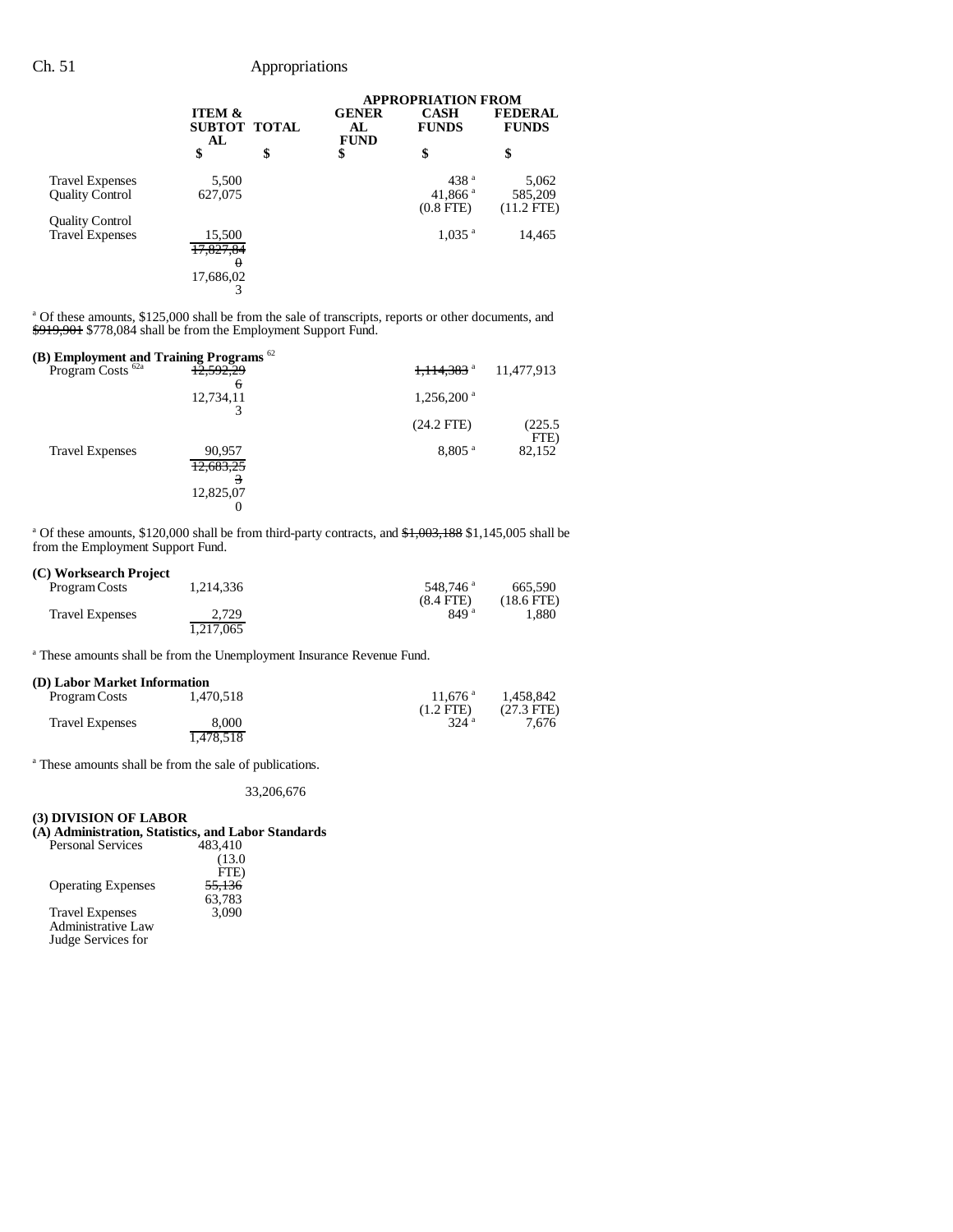|                          |                                                | <b>APPROPRIATION FROM</b>          |                             |                                |
|--------------------------|------------------------------------------------|------------------------------------|-----------------------------|--------------------------------|
|                          | <b>ITEM &amp;</b><br><b>SUBTOT TOTAL</b><br>AL | <b>GENER</b><br>AL.<br><b>FUND</b> | <b>CASH</b><br><b>FUNDS</b> | <b>FEDERAL</b><br><b>FUNDS</b> |
|                          | \$                                             | \$<br>\$                           | \$                          | \$                             |
| <del>170</del> 216 Hours | <del>11,298</del><br>14.360                    |                                    |                             |                                |
| Public Safety            |                                                |                                    |                             |                                |
| Program                  | 83,580<br>$(2.0$ FTE $)$                       |                                    |                             |                                |
| Public Safety            |                                                |                                    |                             |                                |
| <b>Travel Expenses</b>   | 1,700                                          |                                    |                             |                                |
|                          | 638,214                                        |                                    | $638,214$ (T) <sup>a</sup>  |                                |
|                          | 649.923                                        |                                    | 649,923 $(T)^a$             |                                |

<sup>a</sup> Of this amount, \$437,145 shall be from statewide indirect cost recoveries, and \$201,069 \$204,131 shall be from cash funded programs in the Division of Labor, AND \$8,647 SHALL BE FROM THE WORKERS' COMPENSATION CASH FUND.

#### **(B) Boiler Inspection**

| <b>Personal Services</b>  | 431,352 |  |
|---------------------------|---------|--|
|                           | (11.0)  |  |
|                           | FTE)    |  |
| <b>Operating Expenses</b> | 32.555  |  |
| Travel Expenses           | 7.058   |  |
| <b>Indirect Cost</b>      |         |  |
| Assessment                | 107.124 |  |
|                           | 578,089 |  |

578,089 $^{\rm a}$ 

<sup>a</sup> This amount shall be from fees collected for boiler inspections.

# **(C) Oil Inspection**

| л он нізресион            |          |                          |
|---------------------------|----------|--------------------------|
| <b>Personal Services</b>  | 684,976  |                          |
|                           | (19.6)   |                          |
|                           | FTE)     |                          |
| <b>Operating Expenses</b> | 117,419  |                          |
| <b>Travel Expenses</b>    | 15.479   |                          |
| <b>Indirect Cost</b>      |          |                          |
| Assessment                | 189,317  |                          |
|                           | ,007,191 | $1,007,191$ <sup>a</sup> |
|                           |          |                          |

<sup>a</sup> Of this amount, \$598,430 shall be from the Highway Users Tax Fund, \$345,577 shall be from the Underground Storage Tank Fund established pursuant to Section 8-20-206.5, C.R.S. SECTION 25-18-109, C.R.S., \$24,784 shall be from the Underground Storage Tank Licensing Fund established pursuant to Section 8-20-607, C.R.S., and \$38,400 shall be from the Stationary Sources Control Fund pursuant to Section 25-7-114(5)(b), C.R.S.

> 2,223,494 2,235,203

#### **(4) DIVISION OF WORKERS' COMPENSATION (A) Workers' Compensation**

| A) WOLKCLS COMPCHSAUOH    |                      |
|---------------------------|----------------------|
| <b>Personal Services</b>  | <del>3.552.412</del> |
|                           | 3,502,412            |
|                           | (109.4)              |
|                           | FTE)                 |
| <b>Operating Expenses</b> | <del>637,962</del>   |
|                           | 629,315              |
| <b>Travel Expenses</b>    | 21.861               |
| <b>Administrative Law</b> |                      |
| Judge Services for        |                      |
|                           |                      |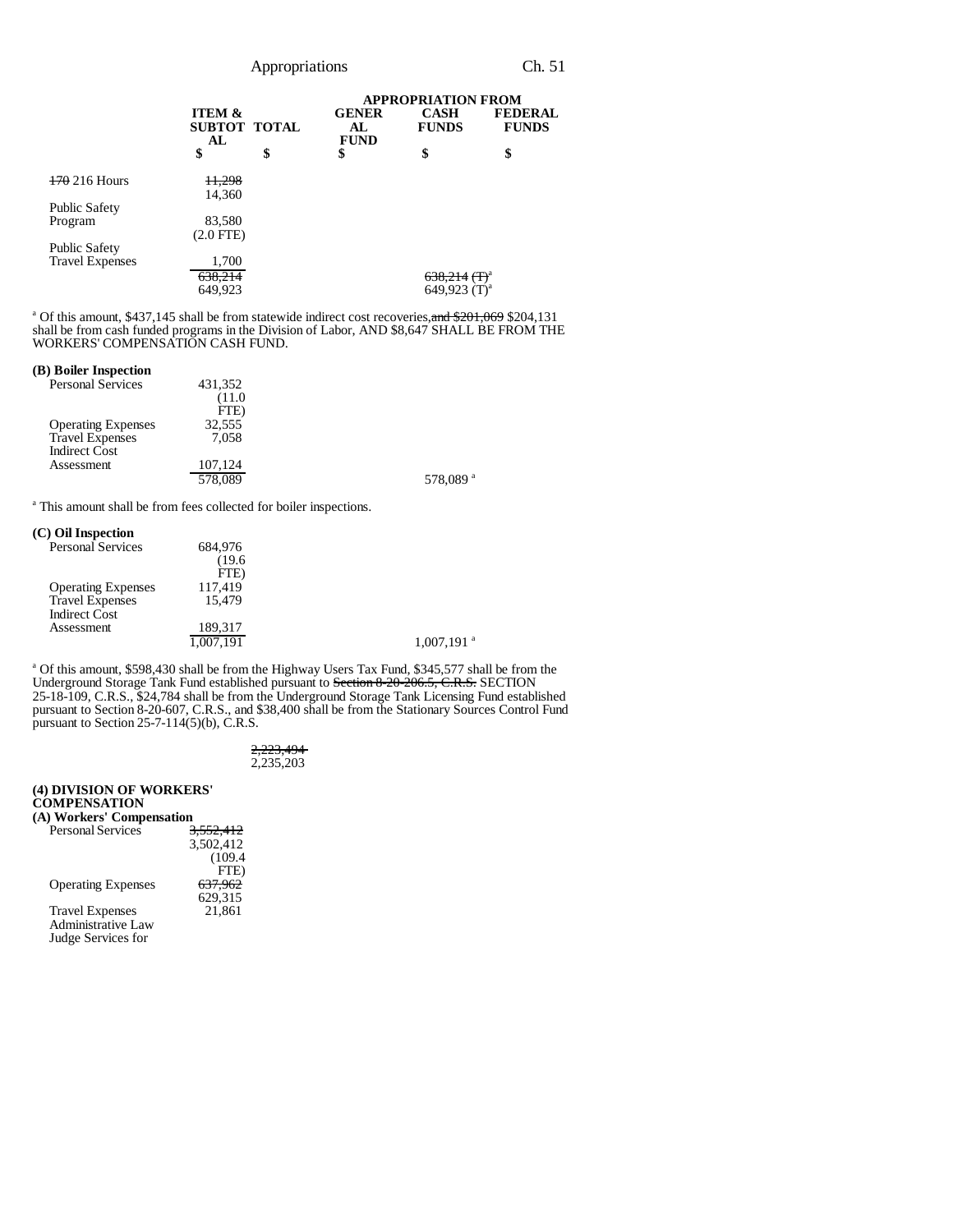|                                      |                                         | <b>APPROPRIATION FROM</b>         |                             |                                |  |
|--------------------------------------|-----------------------------------------|-----------------------------------|-----------------------------|--------------------------------|--|
|                                      | <b>ITEM &amp;</b><br>SUBTOT TOTAL<br>AL | <b>GENER</b><br>AL<br><b>FUND</b> | <b>CASH</b><br><b>FUNDS</b> | <b>FEDERAL</b><br><b>FUNDS</b> |  |
|                                      | \$                                      | \$<br>\$                          | \$                          | \$                             |  |
| 18,930 Hours<br><b>Indirect Cost</b> | 1,258,088                               |                                   |                             |                                |  |
| Assessment                           | 757,672                                 |                                   |                             |                                |  |
| <b>OSHA Study</b>                    | 40,005                                  |                                   |                             |                                |  |
|                                      | $(1.0$ FTE)                             |                                   |                             |                                |  |
| Physicians'                          |                                         |                                   |                             |                                |  |
| Accreditation                        | 49,848                                  |                                   |                             |                                |  |
| <b>Utilization Review</b>            | 55,000                                  |                                   |                             |                                |  |
|                                      | <del>6,372,848</del>                    |                                   | 6,332,843 <sup>a</sup>      | 40,005                         |  |
|                                      | 6.314.201                               |                                   | $6,274,196$ <sup>a</sup>    |                                |  |

<sup>a</sup> Of this amount, \$182,609 shall be from the Subsequent Injury Fund, \$5,644, 112 \$5,585,465 shall be from the Workers' Compensation Cash Fund, \$64,718 shall be from the Medical Utilization Fund, \$214,803 shall be from the Workers' Compensation Risk Management/Cost Containment Fund, \$176,753 shall be from the Workers' Compensation Self Insurance Fund, and \$49,848 shall be from the Physicians' Accreditation Fund.

#### **(B) Major Medical**

| <b>Personal Services</b>  | 641,580   |                          |
|---------------------------|-----------|--------------------------|
|                           | (20.5     |                          |
|                           | FTE)      |                          |
| <b>Operating Expenses</b> | 163,370   |                          |
| <b>Travel Expenses</b>    | 2,683     |                          |
| <b>Indirect Cost</b>      |           |                          |
| Assessment                | 125,006   |                          |
| Medical and Other         |           |                          |
| Payments                  | 8,019,961 |                          |
|                           | 8,952,600 | $8.952.600$ <sup>a</sup> |
|                           |           |                          |

<sup>a</sup> This amount shall be from the Major Medical Fund.

| 15,325,448 |  |
|------------|--|
| 15,266,801 |  |

| <b>TOTALS PART X (LABOR</b> |             |          |                          |             |
|-----------------------------|-------------|----------|--------------------------|-------------|
| <b>AND EMPLOYMENT</b> )     | \$65,778,97 | \$40,860 | $$26,801,53^{\circ}$     | \$38,936,58 |
|                             |             |          |                          | 6           |
|                             | \$65,948,81 | \$41,449 | \$26.850.57 <sup>a</sup> | \$39,056.79 |
|                             |             |          |                          |             |
|                             |             |          |                          |             |

<sup>a</sup> Of this amount, \$4,670,401 \$4,773,284 contains a (T) notation, and \$756,272 is from the Highway Users Tax Fund subject to Section 43-4-201(3)(a), C.R.S.

**SECTION 2.** Section 2 of chapter 340, Session Laws of Colorado 1992, is amended BY THE ADDITION OF A NEW FOOTNOTE to read:

## SECTION 2. **Appropriation. FOOTNOTE --**

62a

DEPARTMENT OF LABOR AND EMPLOYMENT, DIVISION OF EMPLOYMENT AND TRAINING, EMPLOYMENT AND TRAINING PROGRAMS, PROGRAM COSTS -- OF THIS APPROPRIATION, \$139,035 SHALL NOT BE EXPENDED UNTIL THE DEPARTMENT HAS